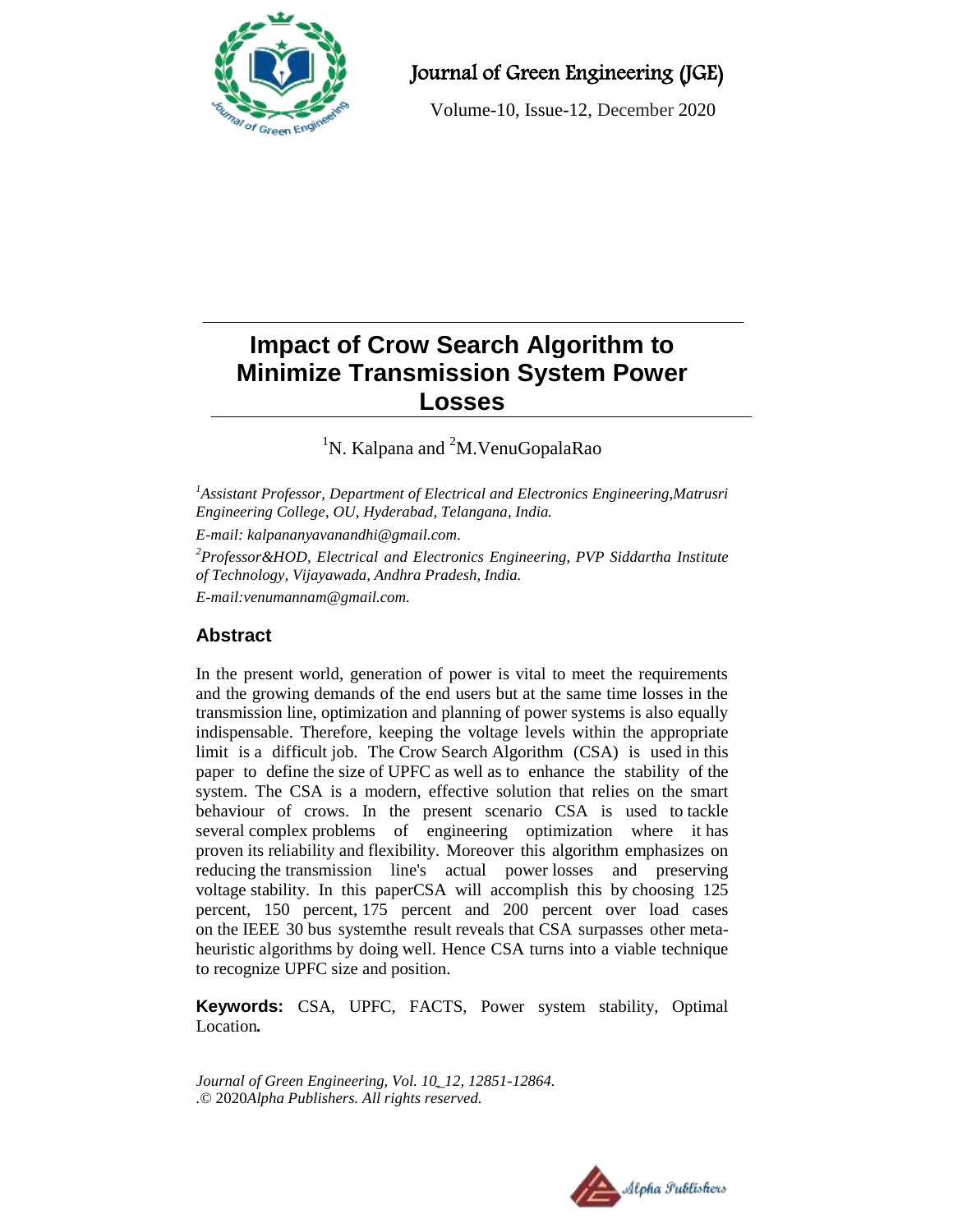#### **1 Introduction**

Power generation and transmission system is the speedily expanding sector in the global arena. Heavy technological enhancement and huge transmission infrastructure are needed for the Supply of generated power to end users from the generating points. In order to provide uninterrupted supply there are some technical issues like power losses and resource limitations apart from this some other non-technical issues like environmental and land acquisition problems need to be addressed. Any how to address the technical issues we use FACTS devices such as shunt compensators or series compensators or combination of series and shunt compensators. The transmission capacity and versatility in power control can be enhanced by FACTS devices.[1] UPFC is chosen for implementation owing to its unique and outstanding functionalities like, excellent voltage stabilisation, especially in weak zones,Increased capability of transmission including reducedlosses, diminished requirement for establishment of new lines, If the UPFCis assembled in the correct place, the reactive power is either absorbed or generated in order to sustain the necessary voltage with loss reduction. [2-6] appropriatemethodology is adopted to determine the UPFC"s ideal location and size. For this L-index [7] is used to identify the weak bus, location and to place the UPFC device with this voltage stability is maintained in the system.

Instead of applying Conventional optimization techniques for providing the solutions of optimizations we use evolutionary, meta-heuristic algorithms as they are highly significant to substantiate optimization solutions there by eliminating the non monotonic solution surface which are highly sensitive to initial points and unable to find the optimum value which is draw back of conventional optimization. Meta-heuristic algorithms are essentially built on population-based optimization methods. In order to resolve the above problems, this paper illustrates the crow search algorithm to define the optimum UPFC position andthere by eliminating real power losses (RPL) and improving bus voltage performance and to achieve greater stability of the system.[7] Hence CSA has been proved as novel meta heuristic optimizer, focused on crow"s intellectual behaviour. It works on the premise that crows store and fetch theirsurplus food from hiding places when thefood is necessary. So in this regard IEEE 30-bus system is treated as a test system for simulation purposes. The system's key belief by implementing CSA is to achieve improved execution of reliability and Real power losses are limited there by improving bus voltages and retaining the same efficiency.

Here 7 segments are addressed in this paper, Introduction is in first Segment, 2 Segment highlights problem recognition, and objective functions effectively. 3 Segment works with UPFC Modelling.Segment 4 gives an index of voltage stability. Segment5 works on identifying UPFC"s optimum

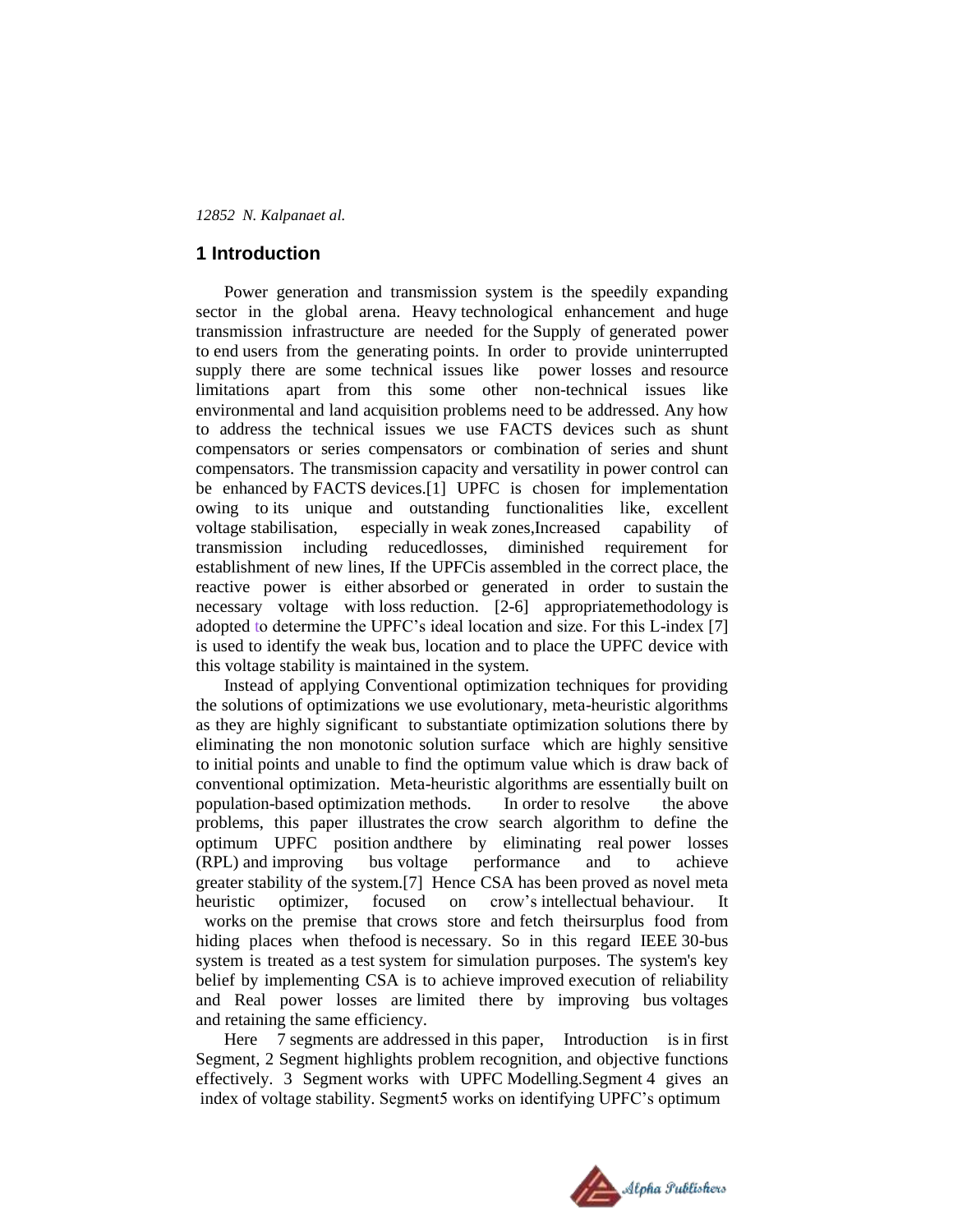position using CSA, is main objective of this paper. All the significant observations discussed in Section 5 and the thorough review. Finally, it precisely confines the results in segment 7.

## **2 Problem Identification**

The ultimate goal of the proposed paper is to recognize size and position of UPFC there by limiting the losses in the line and to upgrade the system voltage profile.[9-10] Mathematically it is shown in the following equations. min  $X=[X1, X2, X3]$  (1)

$$
X1 = \sum_{k \in Ni} g_k (V_i^2 = V_j^2 - 2V_i V_j \cos \theta_{ij}) = P_{active loss}
$$
  
= real power losses. (2)  

$$
X2 = VD = \sum_{k=1}^{N} \binom{PQ}{V_K - Vrefk}^2
$$

(3)

Equation (3) gives the total voltage profile of load busesX3 gives the L-index of  $L^{th}$  bus  $[6]$ :

$$
X3 = L_1 = \left| 1 \pm \frac{V_{ok}}{V_l} \right| = \frac{S_l^*}{Y_{ll} V_l^2}
$$
 (4)

The minimisation problem involves the consequent equality and inequality li mits:

(i) Load Flow Constraints:  $N_{\alpha}$ 

$$
P_{k} - V_{k} \sum_{j=1}^{N_{S}} V_{j} \Big( G_{kj} \cos \theta_{kj} + B_{kj} \sin \theta_{kj} \Big) = 0,
$$
  
\n
$$
k=1,2,...N_{B}-1
$$
  
\n
$$
Q_{k} - V_{k} \sum V_{j} \Big( (G_{kj} \cos \theta_{kj} - B_{kj} \sin \theta_{kj} \Big) = 0
$$
\n(5)

$$
Q_k - V_k \sum V_j \left( (G_{kj} \cos \theta_{kj} - B_{kj} \sin \theta_{kj} ) \right) = 0
$$
  
k=1,2,...N<sub>PQ</sub>-1 (6)

(ii) Voltage limits:

$$
V_i^{\min} \le V_i \le V_i^{\max}, i \in N_B \tag{7}
$$

(iii) Reactive Power generation Limit:

$$
Q_{gi}^{\min} \le Q_{gi} \le Q_{gi}^{\max}, i \in N_g \tag{8}
$$

(iv) Reactive power generation at condensing banks:

$$
Q_{ci}^{\min} \leq Q_{ci} \leq Q_{ci}^{\max}, i \in N_c
$$
\n(9)

v) Limits of Transformer Tap setting are:

$$
ta_{p,\min} \le ta_p \le ta_{p,\max}, p \in N_t
$$
\n(10)

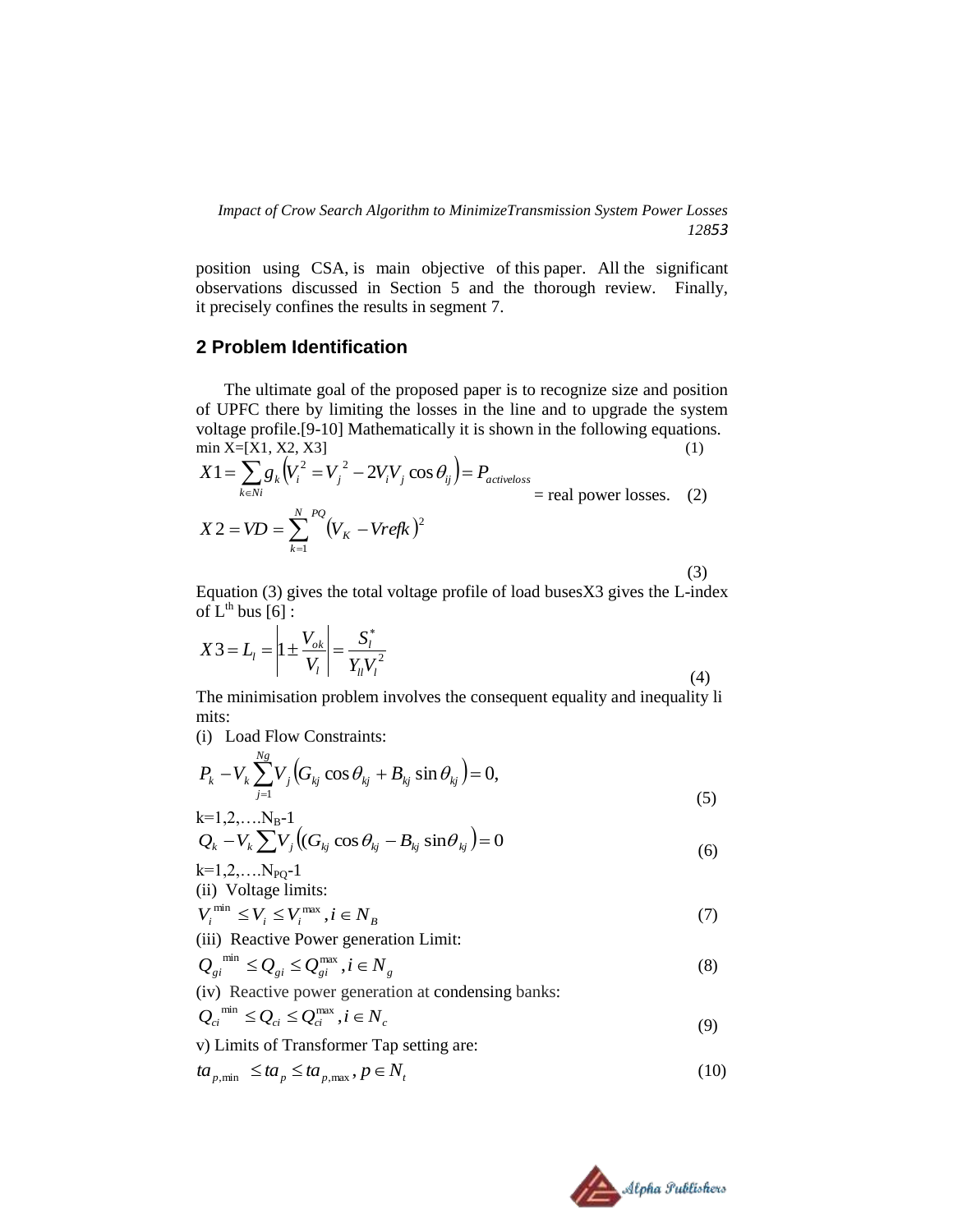(vi)Transmission line power flow limit:

$$
S_j \le S_j^{\max}, j \in N_t \tag{11}
$$

## **3 Unified Power Flow Controller**

In the early 1990"s Gyugyi proposed the novel concept of UPFC[3-4]. The basic model of UPFC constitutes DC link with two converters on either sides as shown in Fig.1. One of the two converters is connected in shunt named as converter1 and the other is connected in series named as converter 2. Further both these converters are linked up with two transformers along with transmission line. In this UPFC basic model converter 2 plays major role by supplying necessary voltage and phase angle to the line by analysingthe active, reactive power [5-6].



**Figure 1**The UPFC's Schematic Diagram

The required converter 2 real power is supplied by converter1via DC link. Furthermore by giving major changes to the shunt compensation, this ensuresthereactive power of the line.[7-9] In this way both the converters regulates the entire parameters in the transmission line. For example, active, reactive power, voltage regulation andphaseanglecontrol.



**Figure 2** Mathematical modelling of UPFC

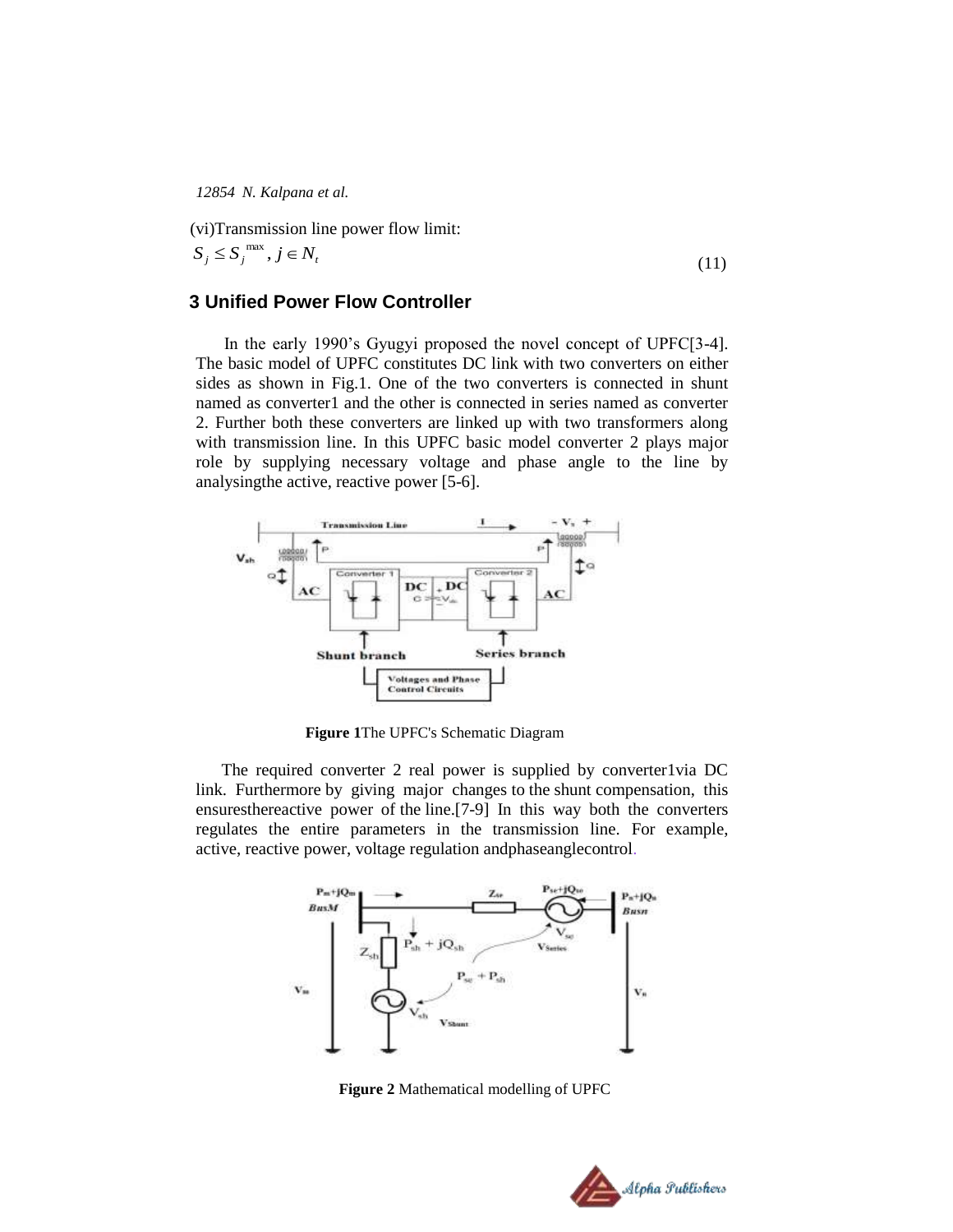*Impact of Crow Search Algorithm to MinimizeTransmission System Power Losses 12855*

Figure 2 provides UPFC Mathematical Modelling. Under mentioned equation (12) expresses converter2injected real, reactive power.

 $S_{series} = P_{series} + jQ_{series}$  (12) Where

 $P_{series} = rb_x V_m V_n sin(\theta m - \theta n + \gamma) - rb_x V^2 sin \gamma$  (13)

 $Q_{\text{series}} = -rb_xV_mV_n\cos(\theta m - \theta n + \gamma) + rb_xV_{n}^2\cos\gamma + r^2b_xV^2$  $(14)$ 

Generally the Converter1 produce [manageable](https://www.wordhippo.com/what-is/another-word-for/manageable.html) reactive power or consume it and provide the line with independent reactive shunting.

The model of the transmission line with a UPFC linked between bus m and bus n is shown in fig2. The vector diagram of power and control is shown in Fig. 3.



**Figure 3** UPFC's Functional Capabilities

In Fig 3, the concepts of different power-flow control functions using the UPFC are demonstrated.



**Figure 4** UPFC's Power-Injection Concept

Finally, the power injections and shunting at both bus m and n or constructed by attaching in series with the help of mathematical modelling of UPFC which is represented in figure 4.

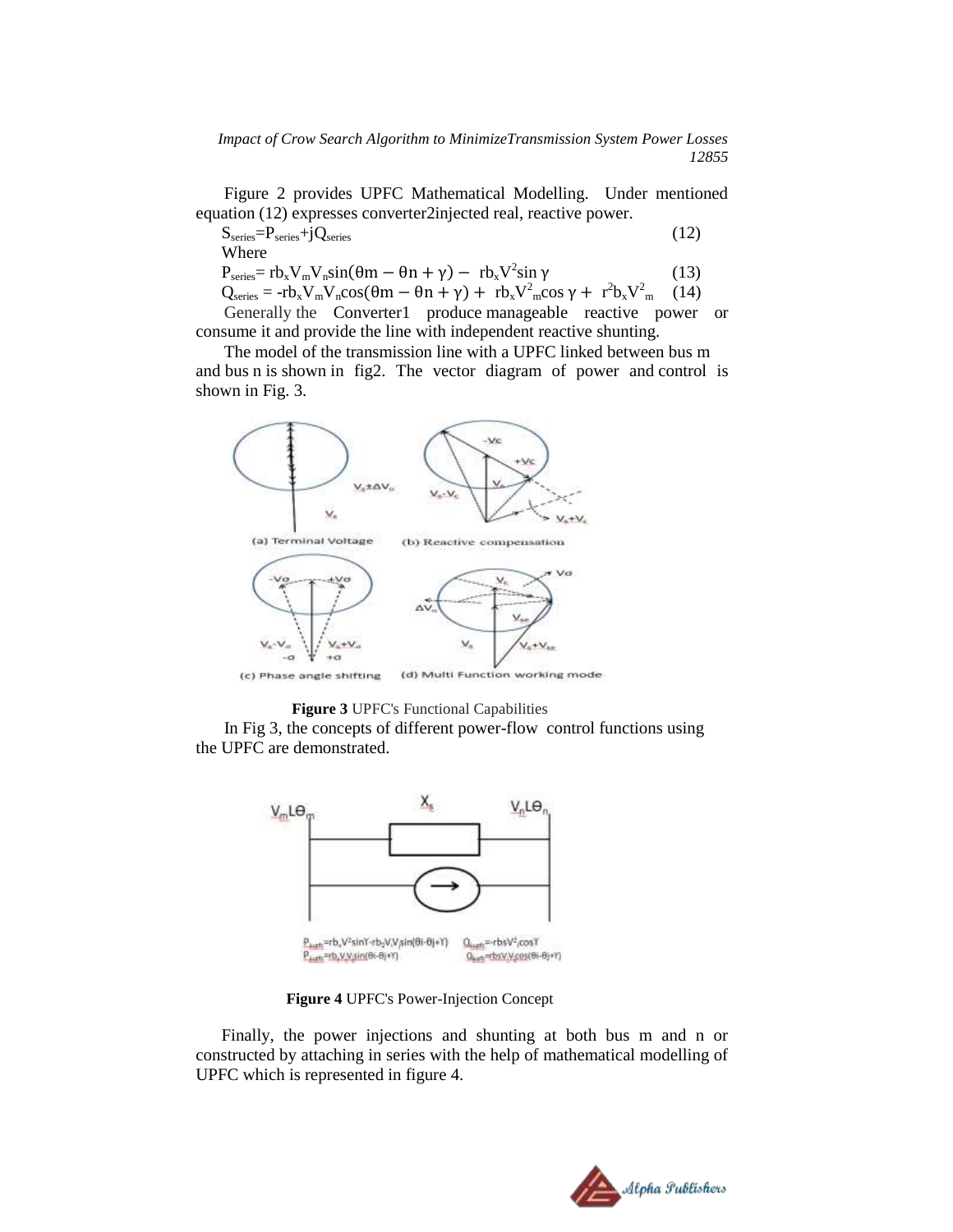#### **4 Voltage Stability Index**

Stability of voltage is characterizedas a system's ability tomaintainingvolt agewithin theappropriate limits at all nodes when exposed to disruption. Any how the device may suffered from a voltage collapse unless the device is unable to sustain the voltage within reasonable limits. It is crucial to enhance the operating requirements of a power system in order to monitor the event of voltage breakdowns. As a response to the power flow condition, Kessel [12] establishedthe L-index by offering a voltage stability index.

The L index is a quantitative measurement used to estimate the difference between the system's curr-ent state and the stability boundary. The L-index exhibits the entire system stability and is provided by

$$
L_g = \left| 1 \pm \frac{V_{xg}}{V_g} \right| = \frac{S_g^*}{Y_{gg} V_g^2}
$$
  
Where 
$$
V_{xg} = -\sum_{i \in \alpha J} F_{gi} V_I
$$
 (14)

The L index differs around 0 (no load) and 1 (voltage collapse). Voltage stability is achieved whenever its value approaches '0'.

## **5 Crow Search Algorithm**

The algorithms based on Swarm provide better performance. When the discovery and domination process can be perfectly balanced, assembles faster by preventing local optima trapping effectively. The Crow Search Algorithm (CSA) was recently launched as a swarm-based algorithminspiredbynaturein 2016 by A.Askarzadeh. [11] This will provide optimised solutions to nonlinear, continuous complicated and on-going dynamic problems. In the current trending, therehas been a enormous progress in the CSA study that can be identified to solve various real-time application issues. CSA mimics the action of crows in storing and retaining extra food whenever required. The cultural behaviour of the crows depicts as follows.

- $\triangleright$  Self-awareness
- $\triangleright$  Recognising the faces
- $\triangleright$  Warn and flock
- $\triangleright$  usage of tools
- $\triangleright$  Highly advanced communication ways
- $\triangleright$  Recovering the secret location of food

Such keen birds live in gatherings and have little body size yet huge minds. Crows pursue different crows to notice their food's concealing spots and snatch it once they left. Whenever a crow thinks someone else is pursuing it, it travels to somewhere else to mislead the preceding birds, far from the food's concealing spot.

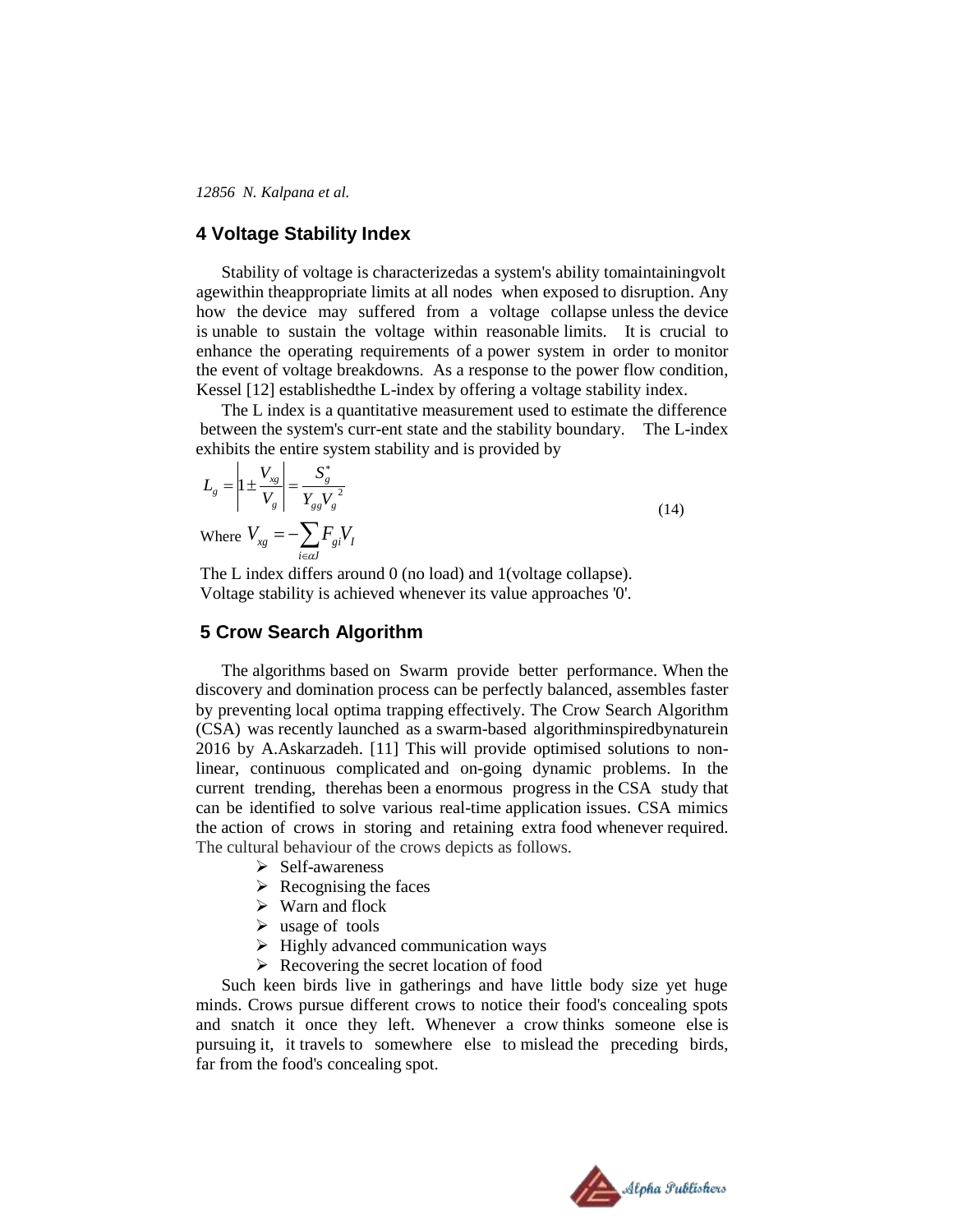The ideas utilized in the CSA are prescribed in the given statements:

- 1. Crows live in a mass gathering.
- 2. Crows remember their food from secret places
- 3. Crows shield their reserved food from robbery
- 4. Crows steel the food by following other crows

In the CSA, singular totals are portrayed as crows. In this the key components of crows are flight length *fL*and awareness probability *AP*, respectively. The estimation of *fl* is utilized for a neighbourhood search (little worth) or worldwide hunt (enormous worth), the estimations of AP are utilized to regulate the strength (little worth) and diverse range (enormous estimation) of crows. Through CSA crows are arbitrarily produced according to the position.

Let the number of crows in a group (flock)=  $N$ 

Thief crow is represented as i

Owner crow represented as j

Crow i at position x with iteration k is given by  $x_i^k$ 

$$
x_i^k = \left(x_{i1}^k, x_{i2}^k, x_{i3}^k, \dots, \dots, x_{id}^k\right) \tag{15}
$$

The concealing spot of the food followed by crow I is retained. In the hunting area, crow travels and seeks to discover the perfect food source that is known as  $m_i^k$ . There are two probable scenarios

for the searching method in CSA:

1. The owner crow j,has no clue of crow i which reveals the secret location  $m_j^k$ , thus being the thief crow i new position is provided with following equation as shown in fig.5.

$$
x_i^{k+1} = x_i^k + r_i \times f_i^k \times (m_j^k - x_i^k)
$$
\n<sup>(16)</sup>

Where

 $r_i$  is in the range of a random number  $(0,1)$ 

At iteration k,  $fl_i^k$  is the flight length of the crow i.

- 2. The owner crow j, has clue of crow i which reveals the secret location  $m_j^k$ , thus being the thief crow i new position is provided with following equation
- 3. Whenever owner crow j knows thief crow i is pursuing it, ittravelsto somewhere else to mislead the thief crow i, crow j will shift to another location far from the food's concealing spot.

The second probable scenario is that the owner crow j knows that the thief crow i follows it therefore, the owner crow will deceive crow i by going to any further position of search space.

The position of crow i is updated by a random position.

$$
x_i^{iter+1} = \Big\{ x_i^{iter} + r_i \times f_i^{iter} \times \Big(M_j^{iter} - X_i^{iter}\Big) r_j \geq A P_j^{iter}
$$

 *A random position otherwise* (17)

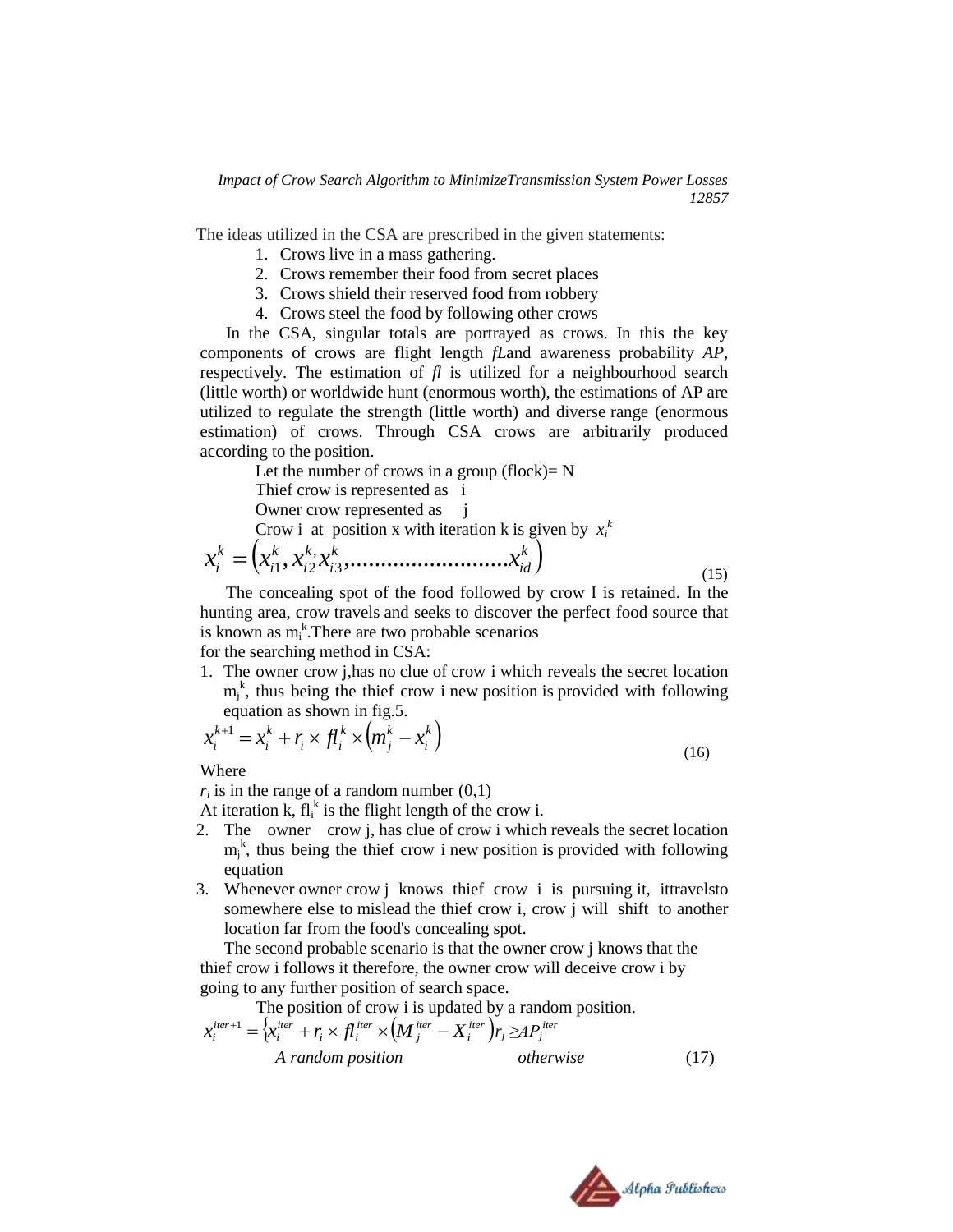where

 $AP_j^{iter}$  = the awareness probability of crow *j* at iteration *iter*. This component determines whether to intensify or diversify the search area. As AP is expanded, the search space is thus increased, resulting in optimal global results and vice versa. Fig.5. explains the effect on the Search Process of the Flight Length of the Crow.



**Figure 5** the Influence on the Search Process of the Flight Length of the Crow

#### *5.1 CSA Functions on Following Steps [12]*

1. Initiate parameters and constraints

Initiate flock of crows (N), number of iterations iter $_{max}$ , flight length f l and awareness probability AP. Identify the decision variables and constraints. 2. Initialize position and memory of crows

Produce N crows arbitrarily in the d-dimensional hunt area. Every crow offers a suitable remedy to the problem. At first, crows have no insight; it is assumed that they have covered up their food in the underlying positions.

3. Evaluate fitness function

The position of every crow is calculated by fixing constraints which are given to the objective function.

4. Create new positions

In the d- dimensional hunt area crows explores new position by following way: for instance Crow i willing to explore latest position this can be done by selecting one of the crows arbitrarily, this is represented as crow j and going along with that crow to identify conceal food location (*mj*). The latest position of crow i is depicted by  $1&2$  equations. This step is iterated for 'N' crows.

5. Feasibility of latest positions examination

To determine optimization problem, It explores the viability of the latest location of every crow without any deviations by considering entire constraints. Finally it validates latest position by checking its viability by modifying its previous position otherwise it retains its previous position

6. Evaluate fitness function of new positions

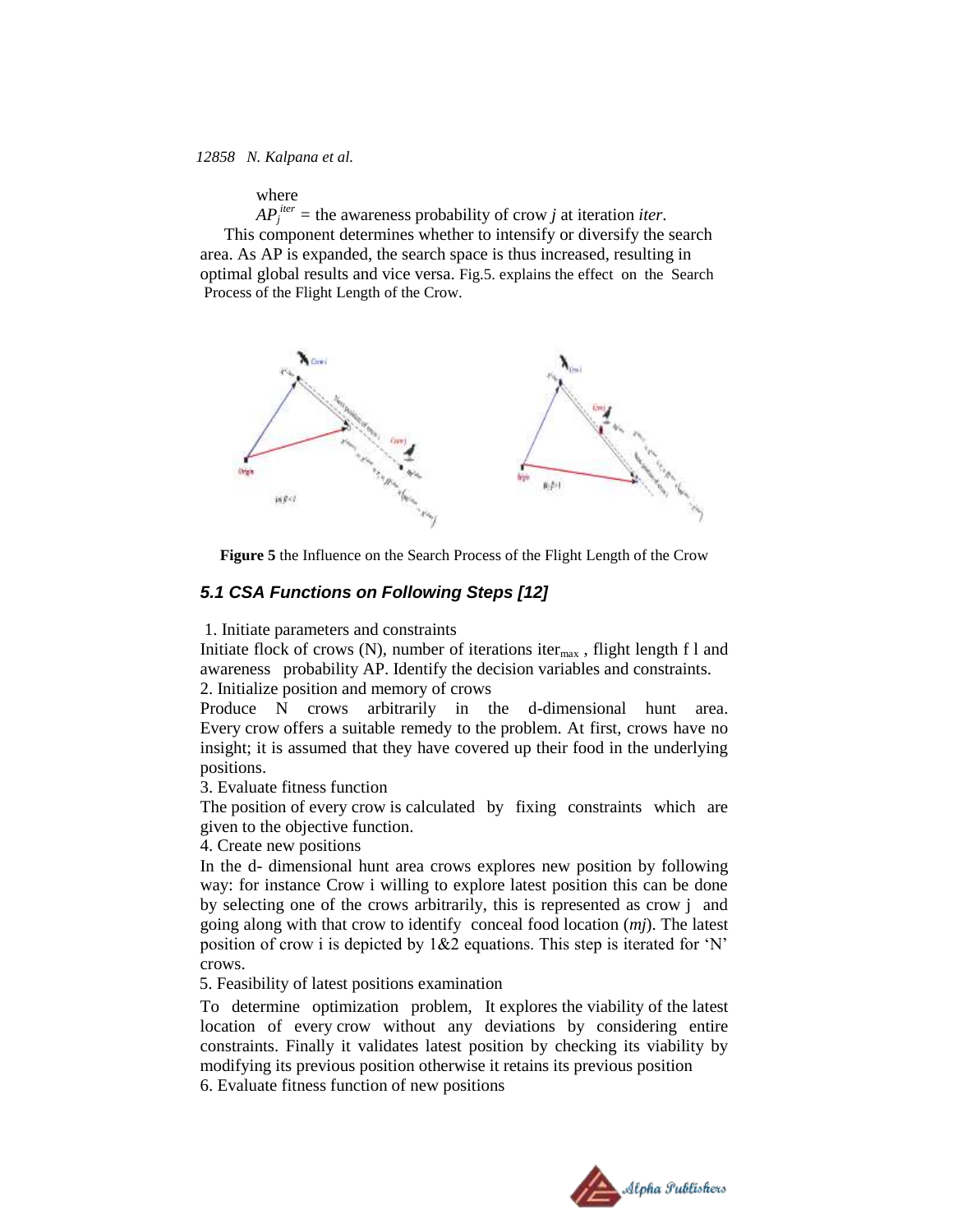The fitness function(objective function) is

analysed for latest location of all crows. The fitness function i.e. objective function value for the new position of each crow is evaluated

7. Update memory

 The crow reconstructs its memory if the analysis of fitness function of all crows is better than the memorized fitness. The updated crow"s memory is given by

8. Check termination criterion

Follow 4 to 7 steps, till iteration max is obtained. With this optimization solution is achieved by selecting the best memory location of objective function.

## **6 Results and Discussion**

To check the capacity, resiliency, adaptability and viability of the suggested CSA for an optimum real power solution the IEEE 30- bus test system isused. There are 6 generator buses  $(1, 2, 5, 8, 11, 13)$  in the IEEE30 bus system,41 transmission lines, 24 load buses along with 4 transformers. [19] For test system, the load was raised by 125,150,175 and 200% from the base load. With this increase in load, raises the voltage deviation and real power losses at load buses. In addition to that to locate the weak buses in the system, L-Index is used to find the optimum position of the UPFC. At this point while the system load raises, buses 7,6, 4,25, 26,27, and 30 will have high L-index thus the above buses are the suitable areas to put the UPFC. To accomplish the objectives a swarm-based algorithm CSA is utilized to locate the ideal size of UPFC.

Finally, when the UPFC devices are plugged-in with optimum sizes atweakbuses, The related effects, such as Reactive Power injections, RPL are shownin table 1 and voltage profiles are in figures from (6-10) with various loading cases.



**Figure 6** Voltages Profile for 100% of load

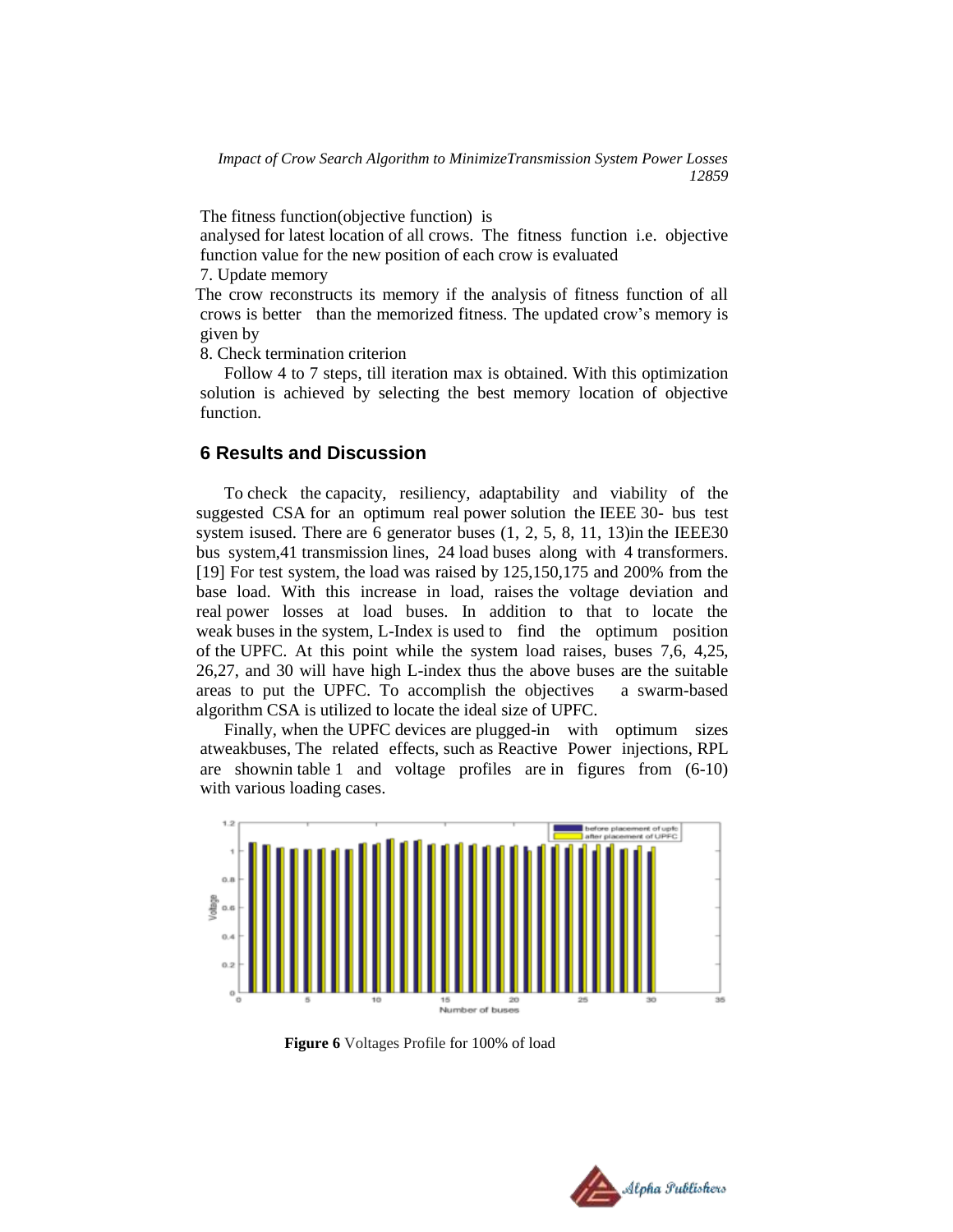| Loading<br>condition | <b>Losses</b><br>without<br><b>UPFC</b><br>(MW) | <b>Optimal</b> location<br>of UPFC | <b>Reactive</b><br>injection in<br>series with<br>line (MVAr) | <b>Reactive</b><br>power<br>injection in<br>shunt with<br>the bus<br>(MVAr) | <b>Losses with</b><br><b>UPFC</b><br>(MW) |
|----------------------|-------------------------------------------------|------------------------------------|---------------------------------------------------------------|-----------------------------------------------------------------------------|-------------------------------------------|
| Normal               | 17.5985                                         | $7-6$                              | 6.2419                                                        | 5                                                                           | 17.1324                                   |
| loading              |                                                 | $24 - 25$                          | 2.0398                                                        | 4                                                                           |                                           |
|                      |                                                 | $25 - 26$                          | 4.8635                                                        | 12                                                                          |                                           |
|                      |                                                 | $27 - 30$                          | 1.6353                                                        | 15                                                                          |                                           |
| 125%                 | 30.3738                                         | $7-6$                              | 0.5265                                                        | $\overline{4}$                                                              | 28.2264                                   |
| loading              |                                                 | $24 - 25$                          | 34.9865                                                       | $\tau$                                                                      |                                           |
|                      |                                                 | $25 - 26$                          | 28.3264                                                       | 20                                                                          |                                           |
|                      |                                                 | $27 - 30$                          | 1.0432                                                        | 18                                                                          |                                           |
| 150%                 | 47.2228                                         | $7-6$                              | 7.0342                                                        | 10                                                                          | 43.3014                                   |
| loading              |                                                 | $24 - 25$                          | 0.8653                                                        | 5                                                                           |                                           |
|                      |                                                 | $25 - 26$                          | 4.2543                                                        | 40                                                                          |                                           |
|                      |                                                 | $27 - 30$                          | 5.2342                                                        | 36                                                                          |                                           |
| 175%                 | 69.3379                                         | $7-6$                              | 24.1642                                                       | 12                                                                          | 65.0243                                   |
| loading              |                                                 | $24 - 25$                          | 14.8092                                                       | $\overline{4}$                                                              |                                           |
|                      |                                                 | $25 - 26$                          | 0.5692                                                        | 40                                                                          |                                           |
|                      |                                                 | $27 - 30$                          | 0.7914                                                        | 32                                                                          |                                           |
| 200%                 | 96.5636                                         | $7-6$                              | 10.2331                                                       | 14                                                                          | 91.2410                                   |
| loading              |                                                 | $24 - 25$                          | 48.2651                                                       | 8                                                                           |                                           |
|                      |                                                 | $25 - 26$                          | 1.8972                                                        | 58                                                                          |                                           |
|                      |                                                 | $27 - 30$                          | 16.7812                                                       | 52                                                                          |                                           |

**Table 1** Shows the Results of CSA for IEEE 30 Bus System







**Figure 8** Voltages Profile for 150% of load

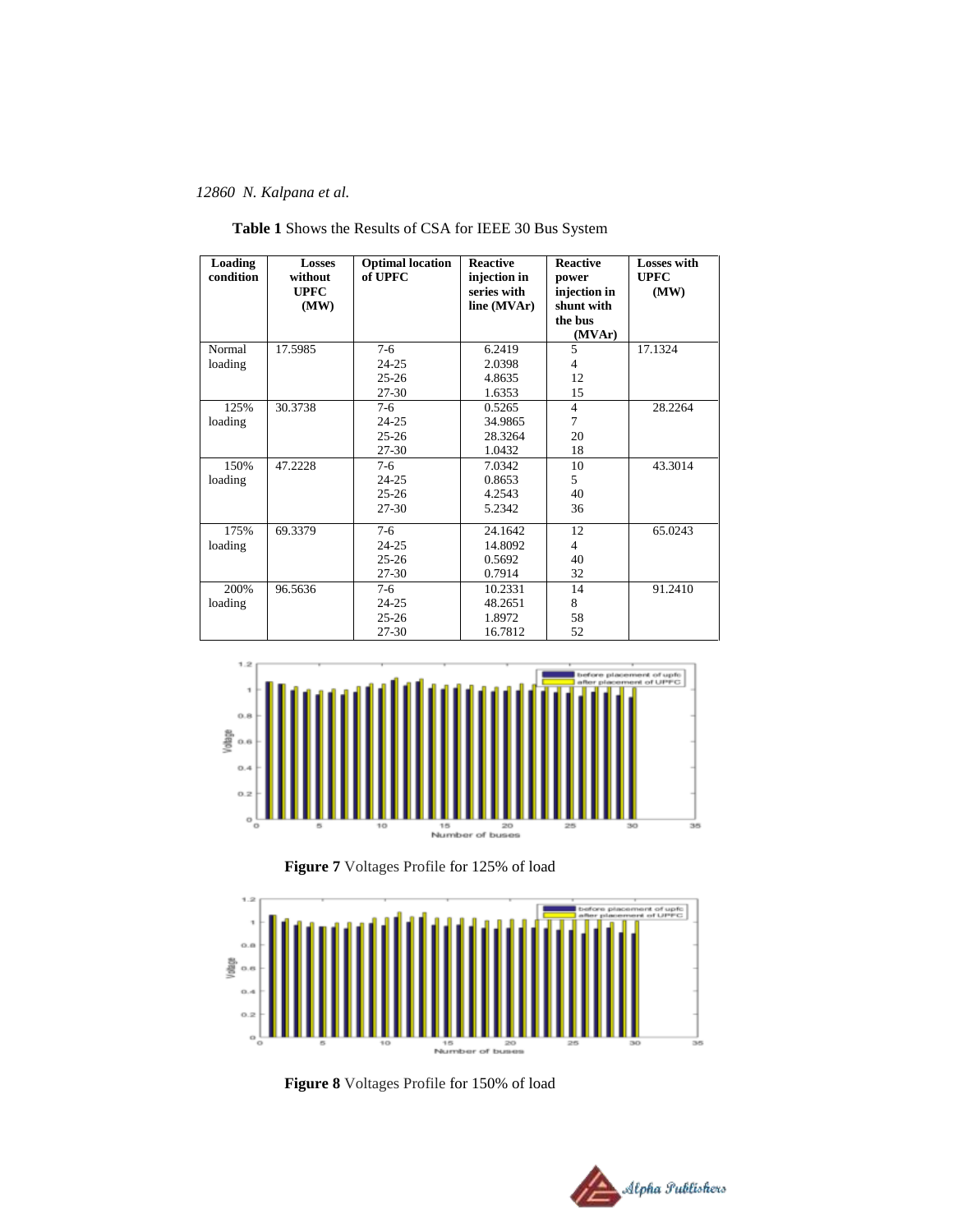

*Impact of Crow Search Algorithm to MinimizeTransmission System Power Losses 12861*





**Figure 10** Voltages Profile for 200% of load

# **7 Conclusions**

CSA is a Swarm based metaheuristic algorithm proposed to minimize RPL and maximize voltage stability by optimizing the control variables such as UPFC location, and its size simultaneously. With the consideration of UPFC the proposed algorithm gives much better results than other methods for multi-objective optimization problem. From the simulation results it can be concluded that the proposed algorithm is capable of finding optimum control variables and its problems in the presence of UPFC. With all the above mentioned facts it may be recommended as promising algorithm for solving complex engineering optimization problem.

## **References**

[1] Hingorani NG, Gyugyi L. "Understanding FACTS: concepts and tech. of flexible AC transmission systems", Wiley Online Library, 1999.

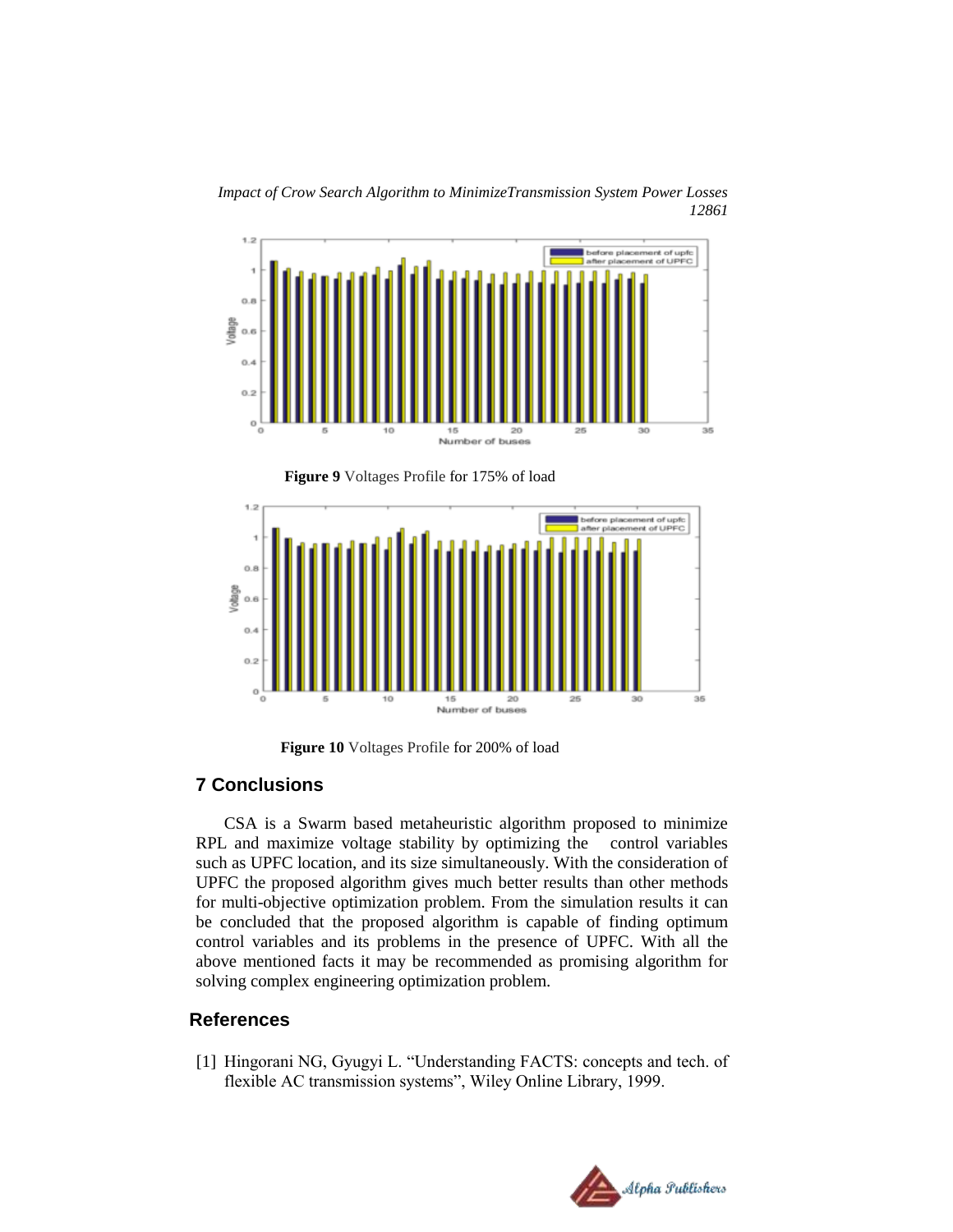- [2] Verma KS, Singh SN, Gupta HO. "Location of unified power flow controller for congestion management", Electric Power Sys. Res, vol. 58, no. 2, pp. 89–96, 2001.
- [3] Gyugyi L. "A unified power flow control concept for flexible AC transmission syst", IEE Proc Part C - Generation, Transmission and Distribution, vol. 139, no.4, pp.323–331, 1992.
- [4] N.G. Hingorani and L. Gyugyi, "Understanding FACTS: concepts and technology of Flexible AC transmission systems", Wiley-IEEE Press, 2000.
- [5] R. SrinivasaRao, V. SrinivasaRao. "A generalized approach for determination of optimal location and performance analysis of FACTs devices", International Journal of Electrical Power & Energy Systems, vol. 73, pp. 711–724, 2015.
- [6 ]M. Noroozian, L. Angquist, M. Ghandhari and G. Anderson. "Use of UPFC for optimal power flow control", IEEE Trans on Power Delivery, vol. 12, no. 4, pp. 1629 - 1634 1997
- [7] P.Kessel, H.Glavitsch."Estimating the Voltage Stability of a Power System", IEEE Transactions on Power Delivery, vol. 1, no. 3, pp. 346– 354, 1986.
- [8] P. Balachennaiah, "Optimizing real power loss and voltage stability limit of a large transmission network using firefly algorithm", Engineering Science and Technology, an International Journal, vol. 19, no.2, pp.800- 810, 2015.
- [9] Yasir Muhammad. "Review article Solution of optimal reactive power dispatch with FACTS devices:A survey", Energy Reports, vol. 6, pp. 2211–2229, 2020.
- [10] Shaheen, A.M., Spea, S.R., Farrag, S.M., Abido, M.A.,."A review of metaheuristic algorithms for reactive power planning problem", Ain Shams Eng. Journal.vol. 9, no. 2, pp.215–231, 2018.
- [11] R. Benabid and M. Boudour."Optimal Location and Size of SVC and TCSC for Multi-objective Static Voltage Stability Enhancement", RE&PQJ, vol. 1, no.6, 2008. Available online :http://www.icrepq.com/icrepq-08/256-benabid.pdf
- [12] Rajesh Kumar Sahoo. "Nature Inspired Metaheuristic Algorithms-A Comparative Review", International Journal of Development Research, vol. 6, no.7, pp. 8427-8432, 2016.
- [13] X. S. Yang, "Nature-Inspired Metaheuristic Algorithms", Second Ed. Luniver Press, 2010.
- [14] ShaojianHou, "Power System Weak Bus Identification Based On Voltage Distribution Characteristic", IEEE Conference on Energy Internet and Energy System Integration (EI2), 2017.
- [15] P. Kundur, J. Paserba, V. Ajjarapu, G. Andersson, A. Bose, C. Canizares, N. Hatziargyriou and et al, "Definition and classification of power system stability", IEEE/CIGRE joint task force on stability terms and definitions, vol. 19, no. 3, pp. 1387-1401, 2004.

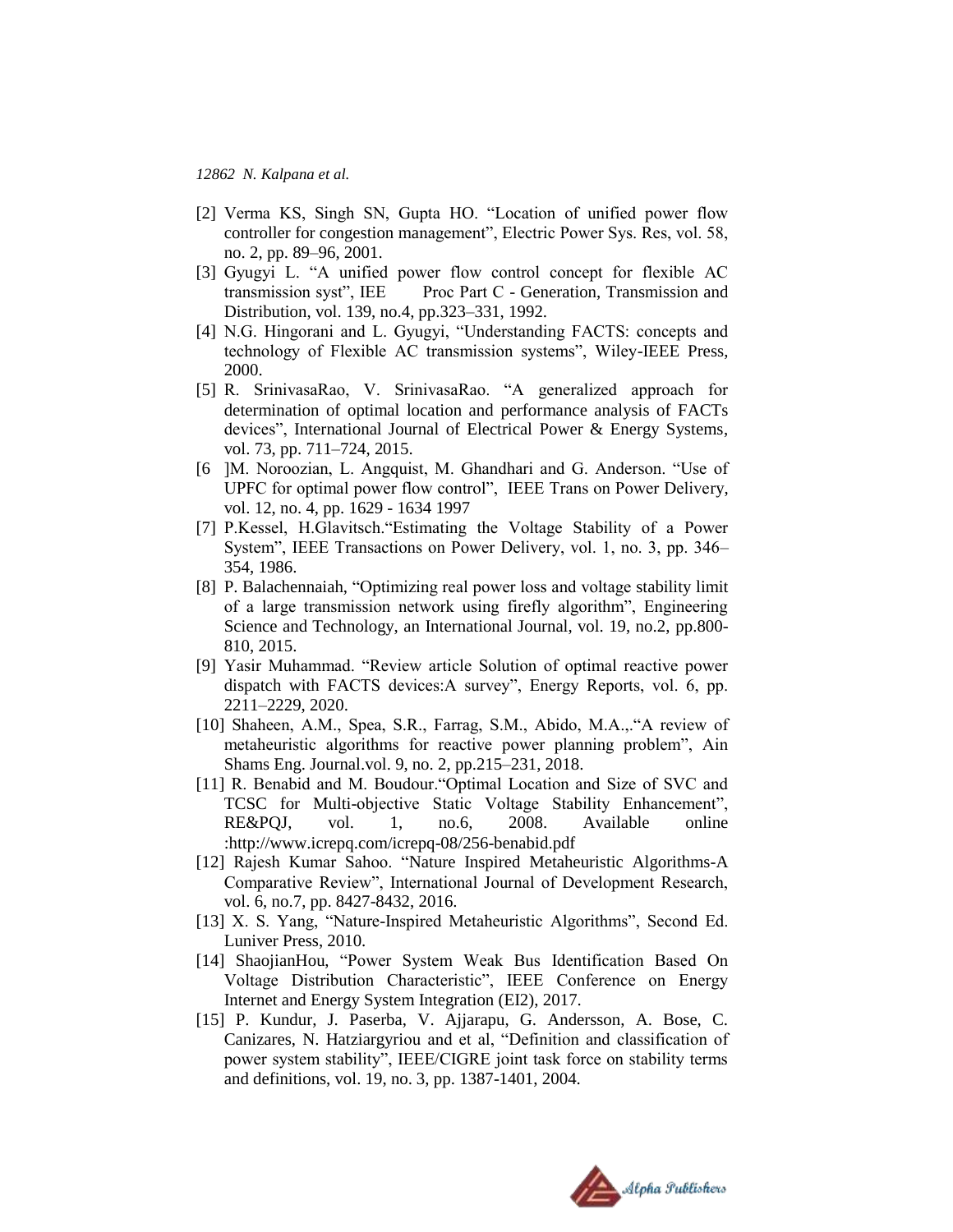*Impact of Crow Search Algorithm to MinimizeTransmission System Power Losses 12863*

- [16] Thukaram D, Parthasarathy K, Khincha HP, UdupaNarendranath, Bansila. "Voltage stability improvement: case studies in Indian power networks", Elect Power Sys Res, vol. 44, no.1, pp.35–44, 1998.
- [17] Yasir Muhammad, "Review article Solution of optimal reactive power dispatch with FACTS devices: A survey", Energy Reports, vol. 6, pp.2211–2229, 2020.
- [18] Shaheen, A.M., Spea, S.R., Farrag, S.M., Abido, M.A., "A review of metaheuristic algorithms for reactive power planning problem", Ain Shams Eng. Jou.vol. 9, no. 2, pp. 215–231, 2018.
- [19] M.VenuGopalaRao N.Kalpana."Optimal location of UPFC to minimize the real power losses using NSPSO Algorithm", International Journal of Innovative Technology and Exploring Engineering IJITEE, Blue Eyes Intelligence Engineering & Sciences Publication, vol. 8, no.12 , pp. 924- 931,2019.
- [20] Available Online: <http://www.ee.washington.edu/research/pstca/pf30/> pg\_tca30bus.htm

### **Biographies**



**N.Kalpana ,** working as Assistant Professor in the Department of Electrical and Electronics Engineering, MECS, Hyderabad, and she is pursuing her Ph.D. from Acharya Nagarjuna University, Guntoor. Her research interests are power system stability and control, voltage stability, FACTS devices, optimization techniques and evolutionary algorithms.



**Venu Gopala Rao.M,** FIE, Senior Member IEEE at present is Professor & Head, department of Electrical & Electronics Engineering, PVPSIT, Kanuru, Andhra Pradesh, India. He received B.E degree in Electrical &Electronics Engineering from Gulbarga University in 1996, M.E.(Electrical Power Engineering) from M S University, Baroda, India in 1999, M.Tech.(Computer Science) from JNT University, India in 2004 and Dactorial Degree in Electrical &Electronics Engineering from JNT University, Hyderabad, India in 2009. He published more